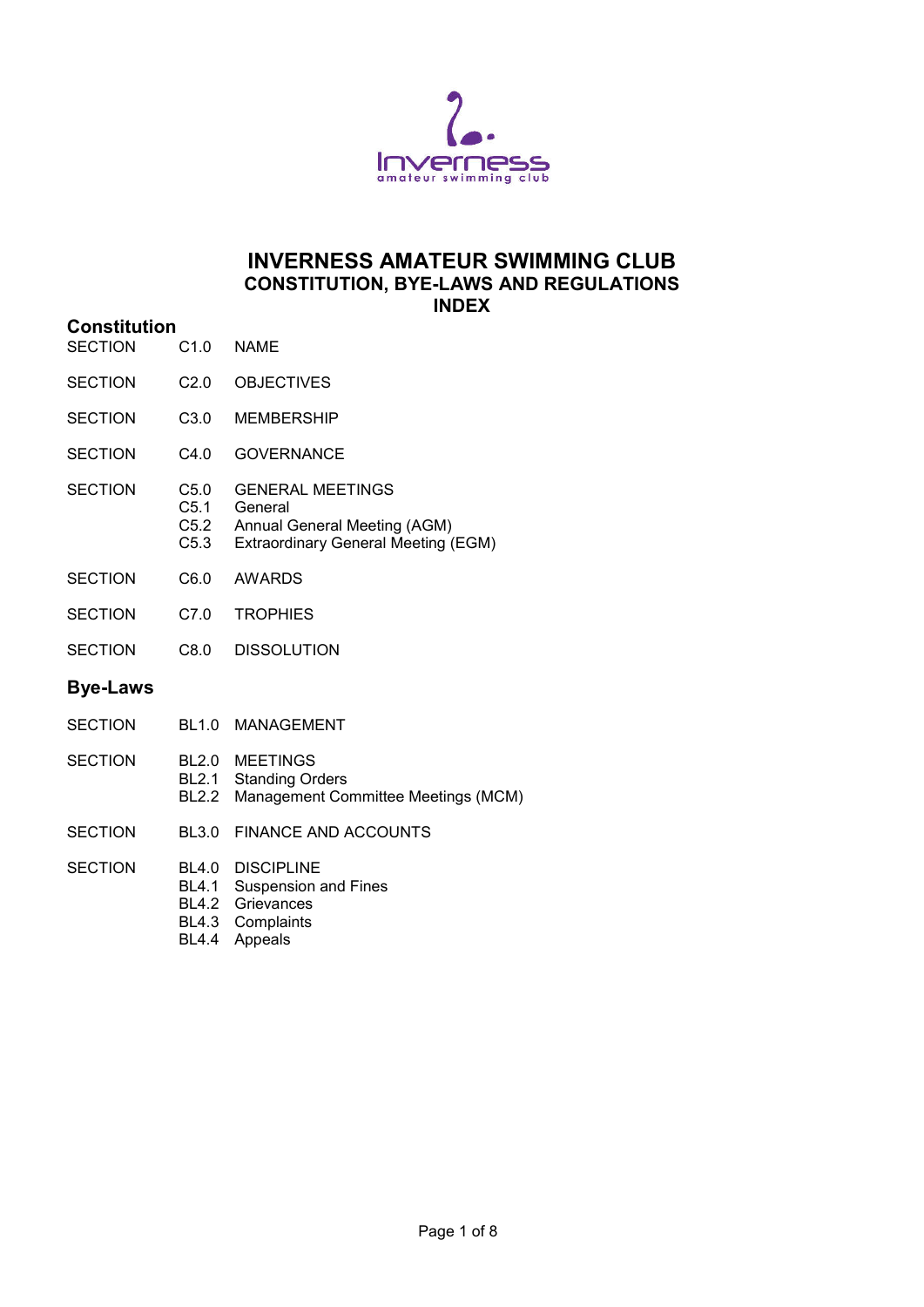### **Regulations/Policies**

In order to comply with the requirements of SASA Constitution C10.2.3, the following documents are also available:-

**Club Grievance Procedure Child Protection Policy - Officer Appointments and Terms of reference Equal Opportunities Policy Disciplinary Procedures Coach's Code of Conduct Swimmer & Parent Code of Conduct**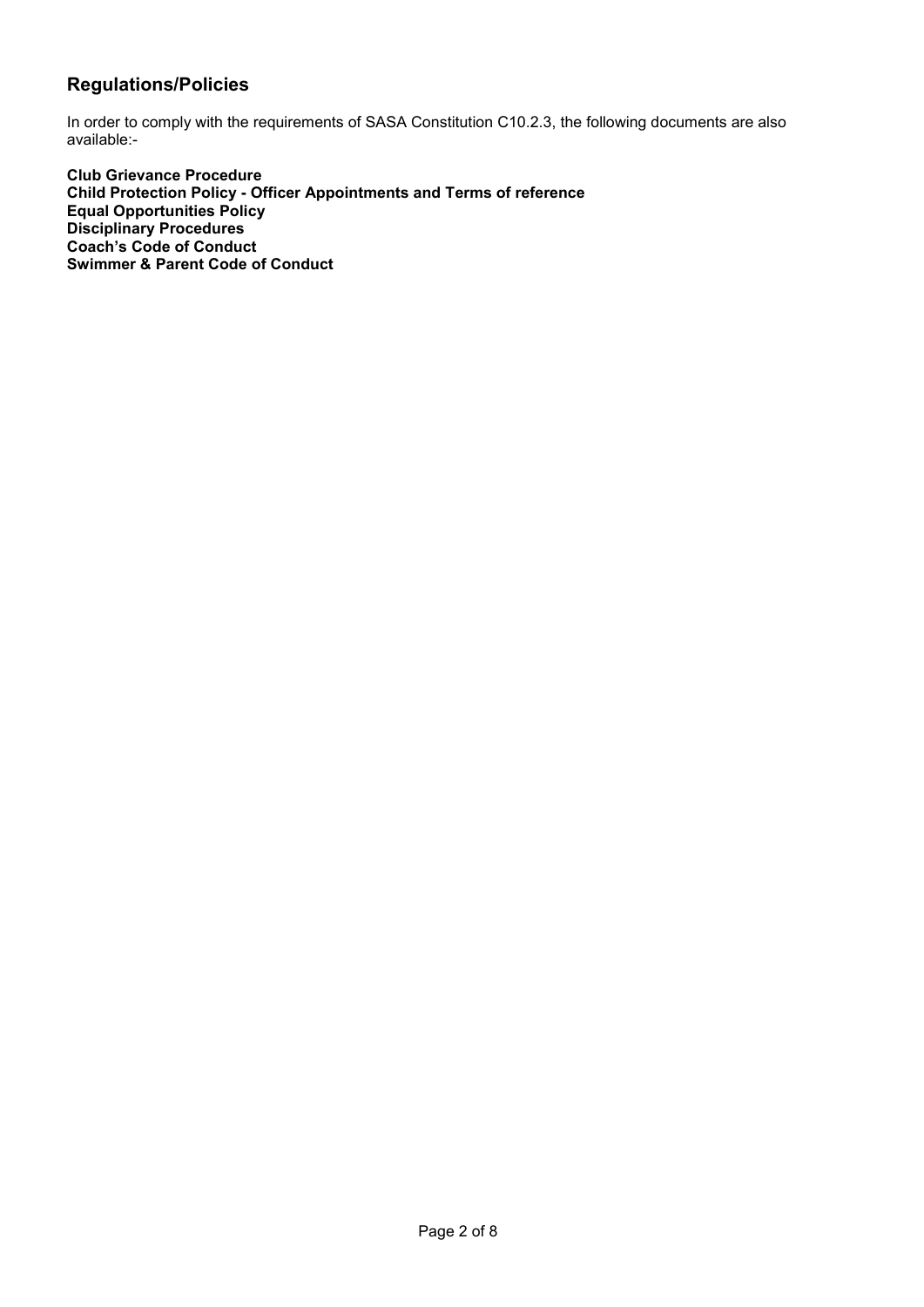### **CONSTITUTION – February 2018**

#### **C1.0 NAME**

C1.1 The Club shall be called "Inverness Amateur Swimming Club" (Hereinafter referred to as the Club).

#### **C2.0 OBJECTS**

- C2.1 The objectives of the Club shall be to:
	- a) Advance the public participation in Aquatic Sports by promoting and managing the teaching, knowledge and practice of one or more Aquatic Sports, in accordance with paragraph C2.1 of the SASA Constitution where relevant.

#### **C3.0 MEMBERSHIP**

C3.1 The membership shall consist of the following categories:-

- a) Adult Member
	- An Adult is an individual 16 years and over, as recognised in Scots Law.
- b) Junior Member A Junior is an individual not recognised in Scots Law as an adult and not as defined in Scottish Swimming Company Rule R4.5.6.
- *c*) Life Member
- C3.2 Membership fees shall be as agreed at each Annual General Meeting.
- C3.2.1 The Membership fees of existing members (agreed at the AGM) shall become due on 1 August in each year and those of new members on the date of acceptance for membership. In order to assist members, payments may be made in a phased manner as determined by the Management Committee*.*
- C3.2.2 Members not renewing by 31 May will be deemed to be non-members and will be notified in writing accordingly.
- C3.2.3 All members may be excluded from taking part in any of the Clubs activities, competitions or meetings unless their annual subscription payments are up to date.
- C3.3 All Club Members must be registered with the SASA in accordance with the categories defined in SASA Constitution C3.3.3.
- C3.4 All members joining the Club shall be deemed to accept the terms of this Constitution, the Club Bye-Laws and any Regulations adopted by the Club.
- C3.5 A member wishing to resign from the Club shall inform the Secretary in writing.
- C3.6 A Club member wishing to change their 1st or 2nd Claim Club must do so in accordance with SS Company Rule R5.2.
- C3.7 The Management Committee shall have the power to turn down an application for membership, provided they act in accordance with paragraph C3.7.1.
- C3.7.1 When an application for membership is turned down by the Management Committee, the applicant must be advised of the reason and their right of appeal to Scottish Swimming, in writing.

### **C4.0 GOVERNANCE**

- C4.1 The Club shall be subject to and bound by, the Scottish Swimming Governance Documentation (SASA Constitution, Company Articles and Company Rules) and the appropriate SASA District Rules.
- C4.2 The Club shall comply with the Scottish Swimming Codes of Conduct, Ethics and Child Protection Guidelines.
- C4.3 The Club shall be governed by its Constitution, Bye-Laws and Regulations.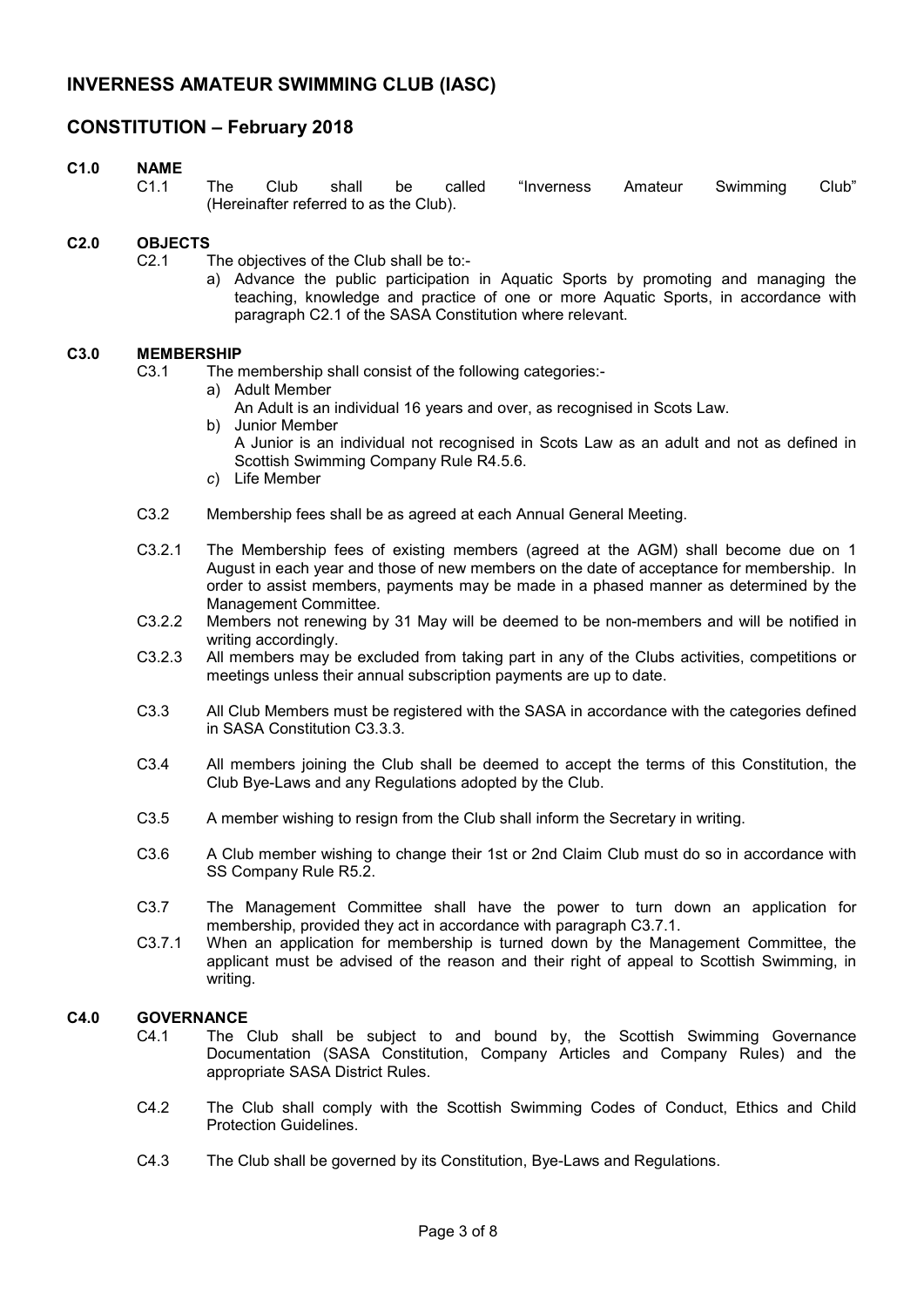- C4.4 Amendments to the Constitution shall only be made at a General Meeting provided at least a two thirds majority of those present and voting is secured.
- C4.5 Amendments to the Bye-Laws shall only be made at a General Meeting provided a simple majority of those present and voting is secured.
- C4.6 The Management Committee shall have the power to publish and enforce such Regulations as the Committee feels necessary to govern the activities of the Club.

#### **C5.0 MEETINGS**

# C5.1 General<br>C5.1.1

**Notices** 

At least 30 days notice and the Agenda shall be given to all Adult members of any General Meeting

- C5.1.2 Attendance All Adult Members and Life Members are entitled to attend, take part and vote unless specifically excluded from doing so by the Club's Constitution.
- C5.1.3 Voting
	- a) With the exception of changes to the Constitution, decisions put to a vote shall be resolved by simple majority at General Meetings.
	- b) Voting shall be by a show of hands unless decided otherwise by a majority of those attending the meeting.
- C5.1.4 Quora

The quorum at General Meetings shall be two Officers of the Club plus eight members eligible to vote.

- C5.1.5 Changes to the Constitution and Bye-Laws
	- a) A proposal to change the Constitution or Bye-Laws must be submitted in writing to the Secretary, signed by two members eligible to vote at a General Meeting.
- C5.1.6 Conduct of Business

The conduct of business shall be in accordance with Bye-laws Section BL2.1

#### C5.2 Annual General Meeting (AGM)

C5.2.1 The Club shall hold an Annual General Meeting in the month of November to:

- a) Approve the minutes of the previous year's AGM.
	- b) Receive reports from the President.
	- c) Receive a report from the Treasurer and approve the Annual Accounts.
	- d) Receive a report from the Auditor(s) / Independent Examiner(s).
	- e) Elect Management Committee Members.
	- f) Appoint Auditor(s) / Independent Examiner(s) for the Club's Accounts.
	- g) Consider changes to the Constitution.
	- h) Consider changes to the Bye-Laws.
	- i) Present Life Membership(s).
	- j) Deal with other relevant business
- C5.2.2 The Secretary shall give written notice of not less than 30(thirty) days prior to the date of the AGM. This notice shall be published on the Club notice board and circulated to all Adult and Life Members.
- C5.2.3 Appended to the notice of intimation of an AGM shall be the Agenda, minutes of the last AGM, the Constitution, Bye-Laws and nomination for the Management Committee.
- C5.2.4 Nominations for Officers of the Club and other members of the Management Committee shall be submitted in writing, signed by two Adult Members and the nominee, to the Secretary no later than 1<sup>st</sup> November.
- C5.2.5 Proposed alterations to the Constitution and Bye-Laws and notices of motion must be received by the Secretary not later than 1<sup>st</sup> November.
- C5.2.6 Having received all nominations and proposed alterations, the Secretary shall arrange for this information to be displayed on the Club notice board at least 7(seven) days before the meeting.
- C5.2.7 The business for an AGM shall include:
	- a) Presidents Remarks
		- b) Apologies for Absence
	- c) Approval of minutes from previous AGM & matters arising.
	- d) Coaches Report
	- f) Financial Report
	- g) Proposed changes to Constitution
	- h) Proposed changes to Bye-Laws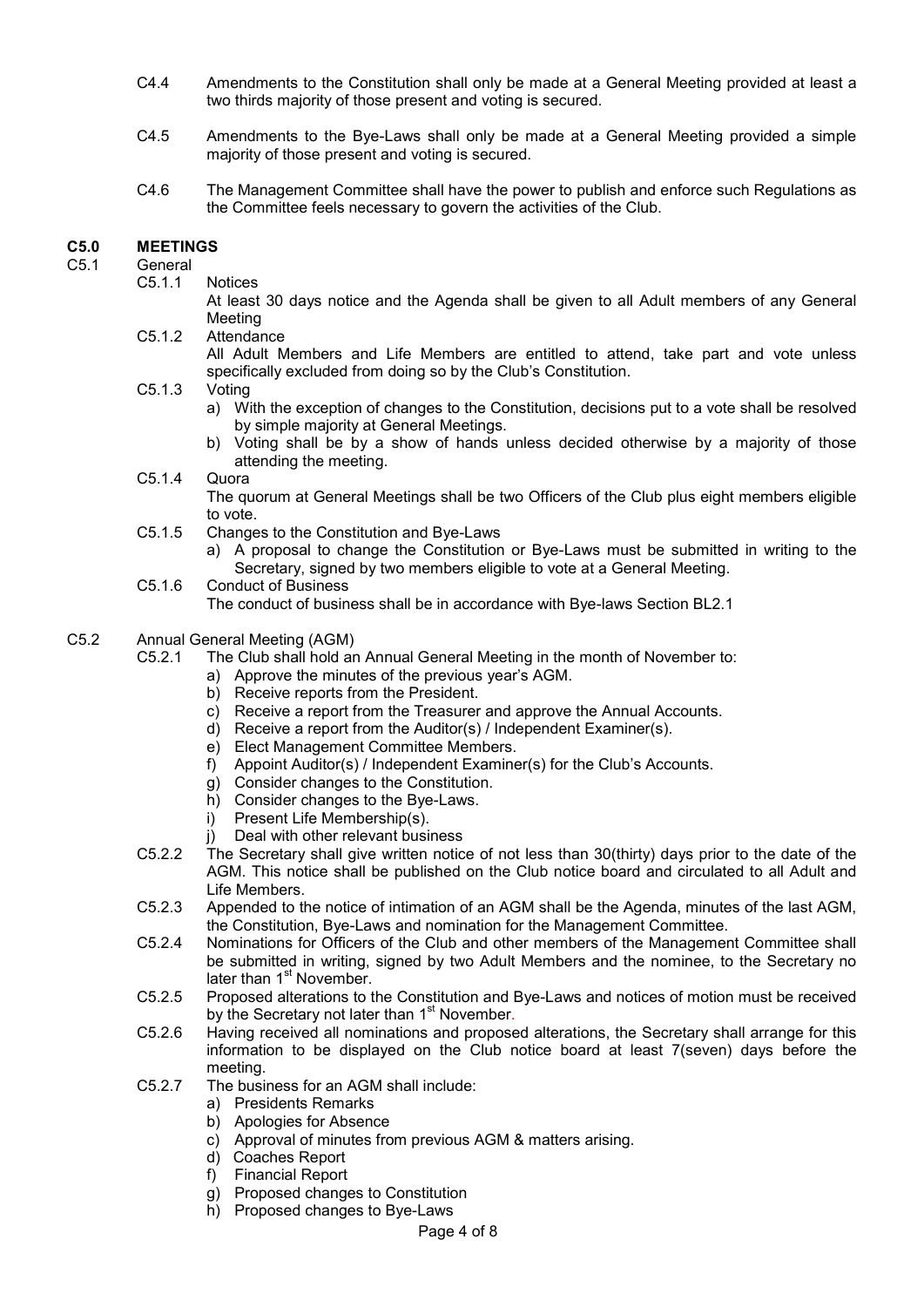- i) Election of Management Committee Members
- j) Appointment of Auditors / Independent Examiners
- k) Life Membership Awards
- l) Other relevant business
- C5.3 Extraordinary General Meeting (EGM)
	- C5.3.1 An Extraordinary General Meeting shall be called by an application in writing to the Secretary supported by at least eight Adult Members of the Club. The Management Committee shall also have the power to call an EGM by decision of a simple majority of its members.
	- C5.3.2 The Secretary will give notice, in writing of all Extraordinary General Meetings, stating the Agenda, to all Adult and Life Members at least 30 days prior to such meetings being held.
	- C5.3.3 The order of Business for an EGM shall be:
		- a) President's Remarks
		- b) Apologies for Absence.
		- c) Business to be transacted of which due notice has been given.
	- C5.3.4 No business shall be transacted at the EGM other than business of which due notice has been given.

#### **C6.0 AWARDS**

- C6.1 Life Membership
	- C6.1.1 Life membership may be presented to person(s) who have given outstanding service, over many years, to the Club and shall be presented at the Annual General Meeting or at any other time decreed suitable by the Management Committee.
	- C6.1.2 A recommendation for Life Membership may be made by any Adult or Life Member to the Secretary for submission to the Management Committee. Full details of the nominee's service should be included with the recommendation.

#### **C7.0 TROPHIES**

- C7.1 All trophies belong to the Club in perpetuity and cannot be won outright.
- C7.2 The winner of a Club trophy shall guarantee safe custody and return of the trophy when requested by the Management Committee.
- C7.3 The Club shall be responsible for arranging and funding the engraving of the winners name on all Club trophies.

#### **C8.0 DISSOLUTION**

- C8.1 In the event of the dissolution of the Club, any funds, property and other assets shall not be distributed amongst the members of the Club in any way whatsoever, but shall be applied towards the objectives of Scottish Swimming.
- C8.2 So long as four members agree to support the Club it cannot be dissolved.

# **BYE-LAWS**

# **MANAGEMENT**<br>BL1.1 The af-

- The affairs of the Club shall be conducted by a Management Committee which shall consist of the Officers of the Club plus a minimum of eight other Adult Members and ex-officio members set out in Bye-Law BL1.5.1
- BL1.2 The Officers of the Club, who shall be Honorary, shall consist of a President, Vice-President, Treasurer and Secretary who shall be elected at an Annual General Meeting, as shall be the said Adult Members.
- BL1.3 If the post of any Officer or Adult committee member should fall vacant after such an election, the Management Committee shall have the power to fill the vacancy.
- BL1.4 All Management Committee members shall be Adult members of the Club.

### BL1.5 Management Committee<br>BL1.5.1 The Management Comm

The Management Committee shall comprise the Officers of the Club (as defined in paragraph BL1.2), Membership Secretary, Meet Secretary, Child Protection Officer, STO Officer, and general committee members. The Squad Coaches will be ex-officio members.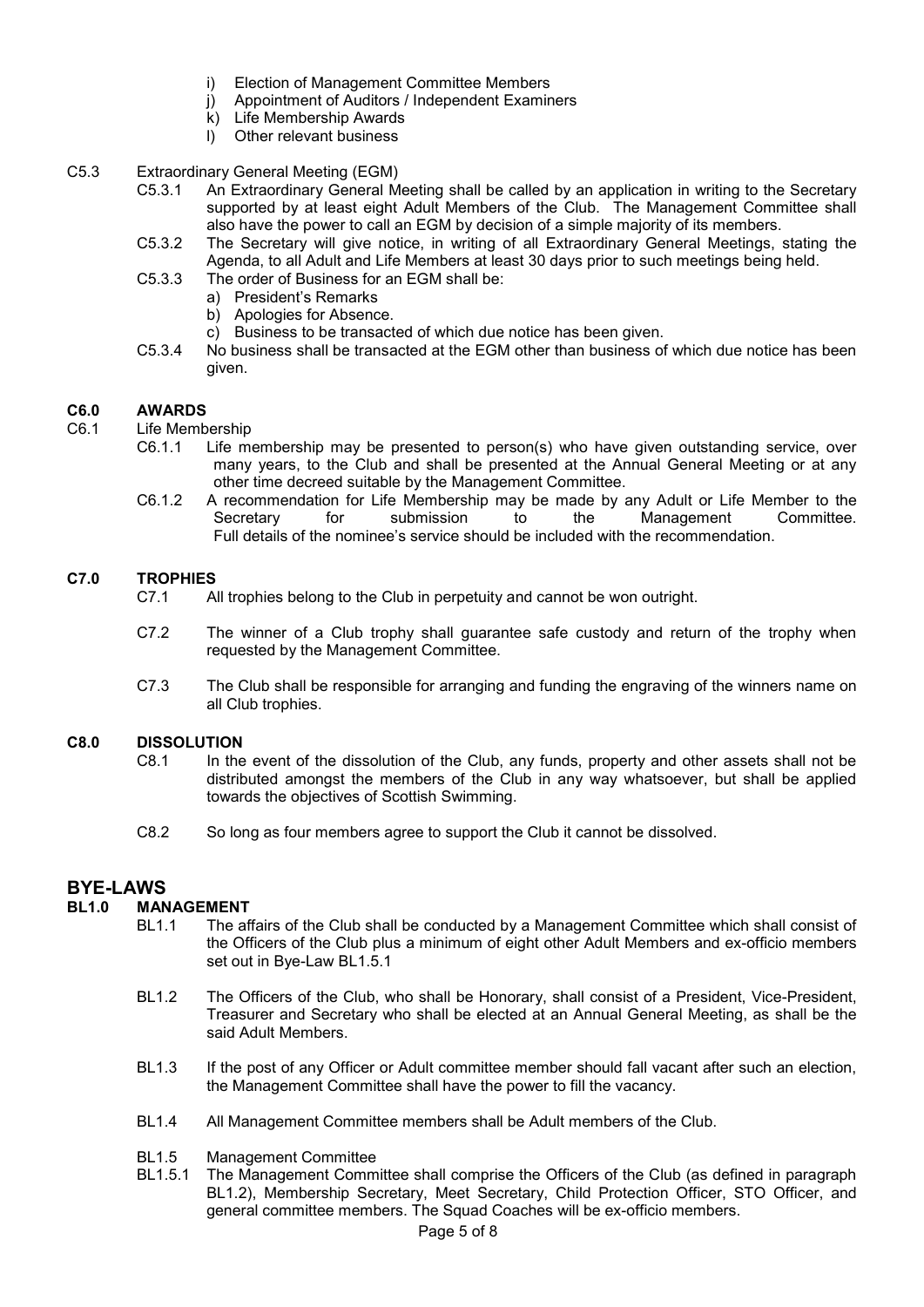- BL1.5.2 The term of office for President, Secretary and Treasurer shall be two years, one retiring annually in rotation.
- BL1.5.3 The Vice President, and Meet Secretaries shall be elected for a term of two years.
- BL1.5.4 The term of office for the other Adult Members shall be two years, half retiring annually.
- BL1.5.5 Retiring members of the Management Committee may offer themselves for re-election.
- BL1.5.6 Management Committee member(s) elected or co-opted to fill a vacancy part way through a term of office shall retire in sequence with the original order of rotation.
- BL1.5.7 Management Committee members co-opted by the committee shall be subject to endorsement at the first EGM or AGM thereafter.
- BL1.5.8 The Management Committee shall be responsible for:
	- a) The organisation and control of all members during Club hours.
	- b) The appointment of coaches and instructors.
	- c) The selection of members to represent the Club.
	- d) The handicapping of Club events as necessary.
	- e) The organisation of swimming activities as may be requested by other bodies.
	- g) Presenting annually their nominations for Hon. President and Hon. Vice President(s) to the AGM for ratification.
	- h) Considering and approving or otherwise nominations for Life Membership of the Club.
- BL1.5.9 The Management Committee shall appoint such sub-committees as may be considered necessary.
- BL1.5.10 The Management Committee shall appoint at least one Child Protection Officer (CPO) who has attended a Scottish Swimming approved training course.

#### **BL2.0 MEETINGS**

- BL2.1 Standing Orders
	- BL2.1.1 At all meetings, if a quorum is present, the Chair shall be taken not later than fifteen minutes after the appointed time of the meeting.
	- BL2.1.2 All Members when called to order at any meeting or gathering of the Club and not complying to the "rule of order" shall be expelled from the meeting.
	- BL2.1.3 The Chair at all meetings of the Club shall be the President In the absence of the President, the Vice President shall substitute. In the absence of the President and Vice President, those in attendance shall appoint a substitute.
	- BL2.1.4 In the event of equality of votes in any resolution before the meeting which requires a choice to be made for the continued good governance of the Club, the Chair of a meeting shall have a second or casting vote.
	- BL2.1.5 The Chair of a meeting shall be the sole judge of questions of order and interpreter of the "rules" governing the Club.
	- BL2.1.6 The Chair shall not speak to, oppose or move any motion from the Chair. In order to do so, they shall vacate the Chair until that business is concluded. The meeting shall be presided over by a substitute Chair elected from among those present.

#### BL2.2 Management Committee Meetings

- BL2.2.1 The club shall hold Management Committee Meetings no less frequently than every three months.
- BL2.2.2 A Management Committee Meeting shall be called by the Secretary when there is business to transact or on request of an Officer of the Club or by an application in writing by at least seven Adult Members of the Club.
- BL2.2.3 A quorum for Management Committee Meetings shall be at least one Officer of the Club and six Committee members.
- BL2.2.4 The business of the meeting shall be enacted in accordance with Section BL2.1.
- BL2.2.5 Adult Members who are not members of the Committee, may attend, but may only participate with the agreement of the Chair.
- BL2.2.6 All shall have a deliberative vote.
- BL2.2.7 No decision of the Committee may be altered or revoked without 14 (fourteen) days prior notice of intent, in writing, being given to the Secretary.

#### **BL3.0 FINANCE & ACCOUNTS**

- BL3.1  $\;$  The financial year shall run from 1 $^{\rm st}$ September to 31 $^{\rm st}$  August each year.
- BL3.2 The Treasurer shall be responsible for the preparation of Annual Accounts of the Club.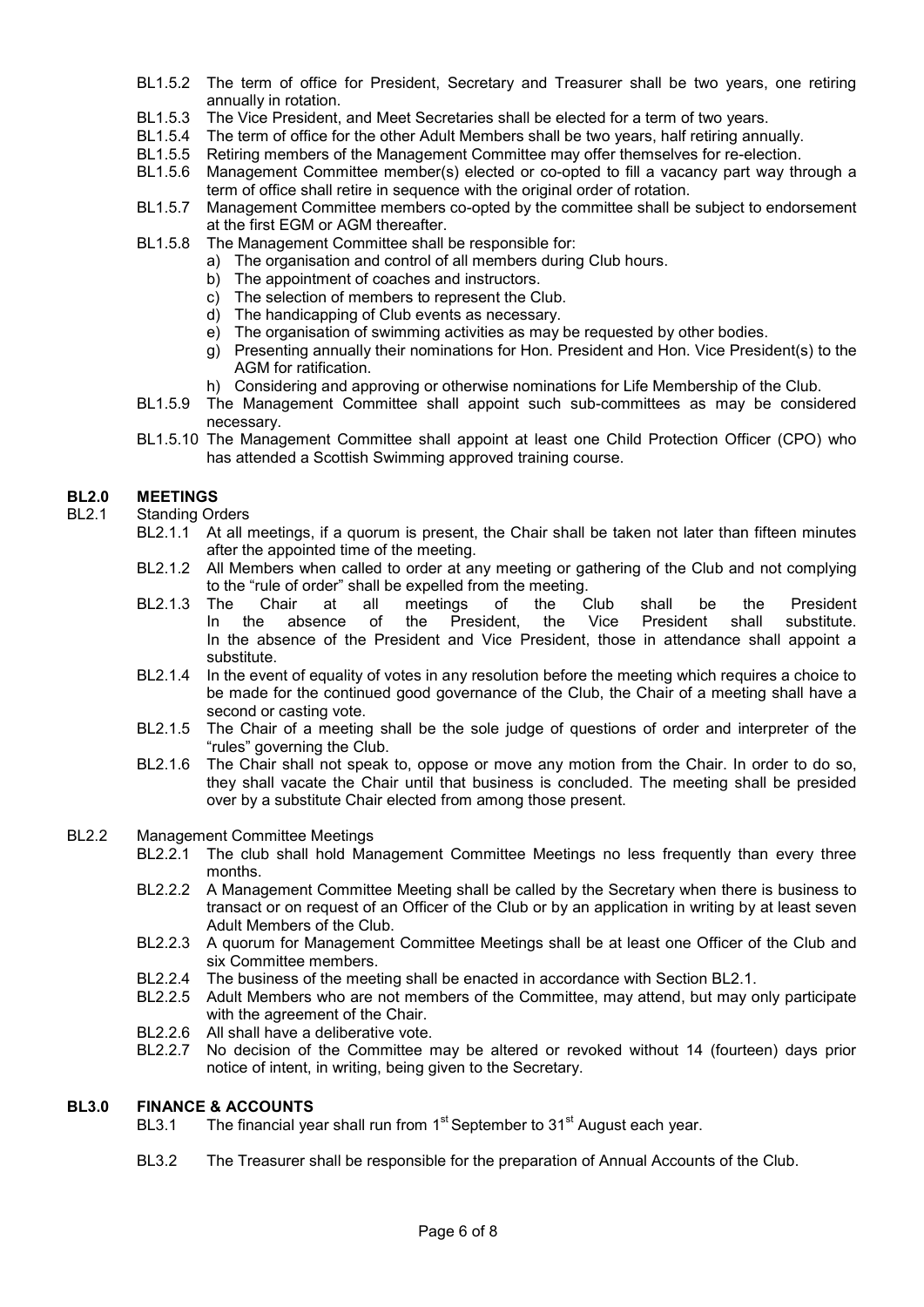- BL3.3 The Accounts shall be audited / examined by an independent person(s) elected annually at the Annual General Meeting.
- BL3.4 All cheques drawn against the Club's funds shall be signed by a minimum of two Officers of the Club.
- BL3.5 The Management committee can enter into contracts and/or partnerships, on behalf of the Club, provided each proposal is fully discussed at and recorded in the minutes of a quorate committee meeting prior to the commitment being made.
- BL3.6 All adult members of the Club shall be jointly responsible for the financial liabilities of the Club
- BL3.7 Any surplus of the Club's income will be re-invested in the Club and not distributed to its members.
- BL3.8 The Treasurer shall arrange for the Auditor(s) / Independent Examiner(s) to examine and certify the accounts and balance sheet before presentation of a certified summary to the AGM.
- BL3.9 The Treasurer shall submit a budget, to the last meeting of the Management Committee prior to the AGM, for the following financial year**.**
- BL3.10 The Treasurer shall submit a financial statement to the Management Committee no less frequently than every 3 (three) calendar months.

#### **BL4.0 DISCIPLINE**

- BL4.1 The Management Committee may take action (e.g. fine, suspend or cancel membership) against any Club Member proved guilty of conduct or breach of the Constitution, Bye-laws, Regulations which is detrimental to the interests or aims of the Club or for acting in such a manner as to bring disrepute to the Club. Such action shall only be taken if the principles and procedures embodied in the Complaints, Appeals and Suspension & Fines sections of the Scottish Swimming Governance Documentation have been applied.
- BL4.1.1 All Grievances, Complaints and Appeals, except for doping, child abuse or alleged criminal offences, shall be dealt with in accordance with Sections BL4.2, BL4.3 and BL4.4.
- BL4.1.2 Grievances and Complaints involving doping, child abuse or other criminal offences shall be referred to the Scottish Swimming Chief Executive within 48 hours, in accordance with SS Company Rule R12.1.4.
- BL4.1.3 The Management Committee may Suspend, from activities wholly within its own jurisdiction, impose a Fine or Expel a member as a means of discipline.

#### BL4.2 Grievances

- BL4.2.1 A Grievance, which is a formal expression of dissatisfaction or allegation of unfair practice in connection with the management of the Club, can be made by:
	- a) Any member of the Club
	- b) A parent or guardian on behalf of a Junior member as defined in paragraph C3.1(b)
	- c) Any Individual
- BL4.2.2 A grievance is made in writing to the Club Secretary, not later than 30(thirty) days after the incident.
- BL4.2.3 An Enquiry Panel will be set up by the club to consider the grievance in accordance with the Club Regulations.
- BL4.2.4 If the decisions of the Enquiry Panel do not satisfy the person who made the grievance, that person shall have a right of appeal to Scottish Swimming in accordance with Section BL4.4.

#### BL4.3 Complaints

- BL4.3.1 A complaint is a formal expression of dissatisfaction or allegation of unfair practice in connection with aquatic sports as governed by Scottish Swimming.
- BL4.3.2 A complaint must be made in accordance with SS Company Rules, Section 12.

# BL4.4 Appeals<br>BL4.4.1

An appeal may be made against decisions taken by the Club in respect to the outcome of a submitted grievance or against decisions taken by a National Enquiry Panel.